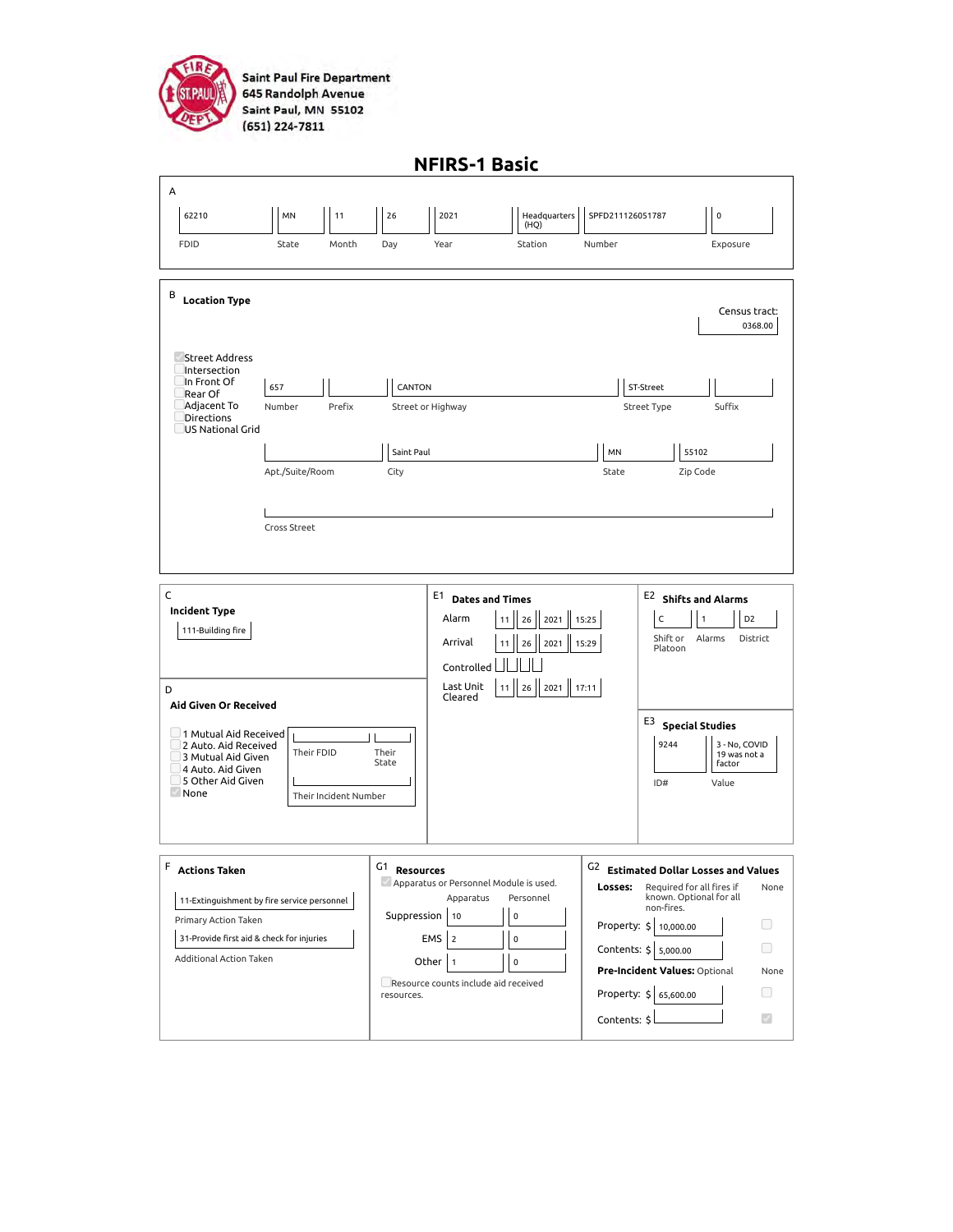| <b>Completed Modules</b><br>$2 - Fire$<br>3 - Structure Fire<br>4 - Civilian Fire Cas.<br>5 - Fire Service Cas.<br>$6 - FMS$<br>7 - HazMat<br>8 - Wildland Fire<br>9 - Apparatus<br>10 - Personnel<br>$\_11$ - Arson                                                                                                         | H1<br>Casualties None<br>Deaths<br><b>Fire Service</b><br>$\bullet$<br>Civilian<br>H <sub>2</sub> Detector<br>Required for Confined Fires<br>3 - Unknown | Injuries<br>1 - Detector Alerted Occupants<br>2 - Detector Did Not Alert Them                                                                                                                                                                                                                                                                                        | H <sub>3</sub><br><b>Hazardous Materials Release</b><br>1 - Natural Gas<br>2 - Propane Gas<br>3 - Gasoline<br>4 - Kerosene<br>5 - Diesel Fuel / Fuel Oil<br>6 - Household Solvents<br>7 - Motor Oil<br>8 - Paint<br>0 - Other<br>None                      | L<br><b>Mixed Use Property</b><br>Not Mixed<br>10 - Assembly Use<br>20 - Education Use<br>33 - Medical Use<br>40 - Residential Use<br>51 - Row Of Stores<br>53 - Enclosed Mall<br>$\Box$ 58 - Business and<br>Residential<br>59 - Office Use<br>60 - Industrial Use<br>63 - Military Use<br>65 - Farm Use<br>00 - Other Mixed Use                                                                                                                                                                                            |
|------------------------------------------------------------------------------------------------------------------------------------------------------------------------------------------------------------------------------------------------------------------------------------------------------------------------------|----------------------------------------------------------------------------------------------------------------------------------------------------------|----------------------------------------------------------------------------------------------------------------------------------------------------------------------------------------------------------------------------------------------------------------------------------------------------------------------------------------------------------------------|------------------------------------------------------------------------------------------------------------------------------------------------------------------------------------------------------------------------------------------------------------|------------------------------------------------------------------------------------------------------------------------------------------------------------------------------------------------------------------------------------------------------------------------------------------------------------------------------------------------------------------------------------------------------------------------------------------------------------------------------------------------------------------------------|
| J<br><b>Property Use None</b><br><b>Structures</b><br>Church, Place of Worship<br>131 <sup>1</sup><br>Restaurant or Cafeteria<br>161<br>162<br>Bar/Tavern or Nightclub<br>Elementary School, Kindegarten<br>213<br>High School, Junior High<br>215<br>College, Adult Education<br>241<br>Nursing Home<br>311<br>331 Hospital |                                                                                                                                                          | 341<br>Clinic, Clinic-Type Infirmary<br>Doctor/Dentist Office<br>342<br>Prison or Jail, Not Juvenile<br>361<br>419<br>1- or 2-Family Dwelling<br><b>MultiFamily Dwelling</b><br>429<br>Rooming/Boarding House<br>439<br>449<br><b>Commerical Hotel or Motel</b><br>Residential, Board and Care<br>459<br>Dormitory/Barracks<br>464<br>Food and Beverage Sales<br>519 | 571<br>579<br>599 L<br>615L<br>629<br>700<br>819 $\lfloor$<br>882<br>891 $\Box$                                                                                                                                                                            | 539 Household Goods, Sales, Repairs<br>Gas or Service Station<br>Motor Vehicle/Boat Sales/Repairs<br><b>Business Office</b><br>Electric-Generating Plant<br>Laboratory/Science Laboratory<br>Manufacturing Plant<br>Livestock/Poultry Storage (Barn)<br>Non-Residential Parking Garage<br>Warehouse                                                                                                                                                                                                                          |
| Outside<br>124<br>Playground or Park<br>655<br>Crops or Orchard<br>Forest (Timberland)<br>669 L<br>807 $\Box$<br>Outdoor Storage Area<br>Dump or Sanitary Landfill<br>919L<br>Open Land or Field<br>931<br>936 Vacant Lot                                                                                                    |                                                                                                                                                          | Graded/Cared for Plot of Land<br>938<br>Lake, River, Stream<br>946<br>951<br>Railroad Right-of-Way<br>Other Street<br>960<br>Highway/Divided Highway<br>961<br>Residential Street/Driveway<br>962<br><b>Construction Site</b><br>981<br>Industrial Plant Yard<br>984                                                                                                 | Property Use:<br>Description<br>Property Use box.                                                                                                                                                                                                          | Look up and enter a Property Use code and<br>description only if you have NOT checked a                                                                                                                                                                                                                                                                                                                                                                                                                                      |
| K <sub>2</sub><br>Owner<br>Local Option                                                                                                                                                                                                                                                                                      | Owner and Occupant<br>Person/Entity Type                                                                                                                 |                                                                                                                                                                                                                                                                                                                                                                      | Business Name (if applicable)                                                                                                                                                                                                                              | 6125520284<br>Phone Number                                                                                                                                                                                                                                                                                                                                                                                                                                                                                                   |
| MS-Ms.<br>Mr., Ms., Mrs.<br>657                                                                                                                                                                                                                                                                                              | DARLEEN<br>First Name                                                                                                                                    | $\mathsf J$<br>MI<br>CANTON                                                                                                                                                                                                                                                                                                                                          | TAREEQ<br>Last Name<br>ST-Street                                                                                                                                                                                                                           | Suffix                                                                                                                                                                                                                                                                                                                                                                                                                                                                                                                       |
| Number                                                                                                                                                                                                                                                                                                                       | Prefix                                                                                                                                                   | Street or Highway                                                                                                                                                                                                                                                                                                                                                    | <b>Street Type</b><br>Saint Paul                                                                                                                                                                                                                           | Suffix                                                                                                                                                                                                                                                                                                                                                                                                                                                                                                                       |
| Post Office Box                                                                                                                                                                                                                                                                                                              |                                                                                                                                                          | Apt./Suite/Room                                                                                                                                                                                                                                                                                                                                                      | City                                                                                                                                                                                                                                                       |                                                                                                                                                                                                                                                                                                                                                                                                                                                                                                                              |
| MN<br>State                                                                                                                                                                                                                                                                                                                  |                                                                                                                                                          | 55102<br>Zip Code                                                                                                                                                                                                                                                                                                                                                    |                                                                                                                                                                                                                                                            |                                                                                                                                                                                                                                                                                                                                                                                                                                                                                                                              |
| L<br><b>Remarks:</b>                                                                                                                                                                                                                                                                                                         |                                                                                                                                                          | One adult male was<br>secured by board-up, and the cat was left in the home per the home owner's request.                                                                                                                                                                                                                                                            | story single family dwelling. Crews quickly extinguished the fire, conducted searches, overhaul, and an investigation. See<br>investigator Blank's report. A small cat was located and safely removed (but promptly ran back inside). One adult female was | Crews were dispatched to a report of a bedroom fire. On arrival, crews found a mattress fire on the upper level of a one and a half<br>Red Cross was contacted for four occupants were that were displaced. A small handgun was recovered by crews<br>in the backyard while performing suppression operations. Saint Paul Police were called to the scene and the gun was given to them.<br>The home was condemned by D.S.I. due to electrical and natural gas concerns. Gas and Electric were secured by Xcel. The home was |
| $^{\mathsf{M}}$ Authorization<br>1601                                                                                                                                                                                                                                                                                        | Gabriele, Alan                                                                                                                                           | <b>DEPUTY</b>                                                                                                                                                                                                                                                                                                                                                        | CAR5                                                                                                                                                                                                                                                       | 11/26/2021                                                                                                                                                                                                                                                                                                                                                                                                                                                                                                                   |
| Officer In Charge ID                                                                                                                                                                                                                                                                                                         | Signature                                                                                                                                                | Position or Rank                                                                                                                                                                                                                                                                                                                                                     | Assignment                                                                                                                                                                                                                                                 | Date                                                                                                                                                                                                                                                                                                                                                                                                                                                                                                                         |
| 1601                                                                                                                                                                                                                                                                                                                         | Gabriele, Alan                                                                                                                                           | <b>DEPUTY</b>                                                                                                                                                                                                                                                                                                                                                        | CAR5                                                                                                                                                                                                                                                       | 11/26/2021                                                                                                                                                                                                                                                                                                                                                                                                                                                                                                                   |

Member Making Report ID Signature **Position of Rank** Assignment Assignment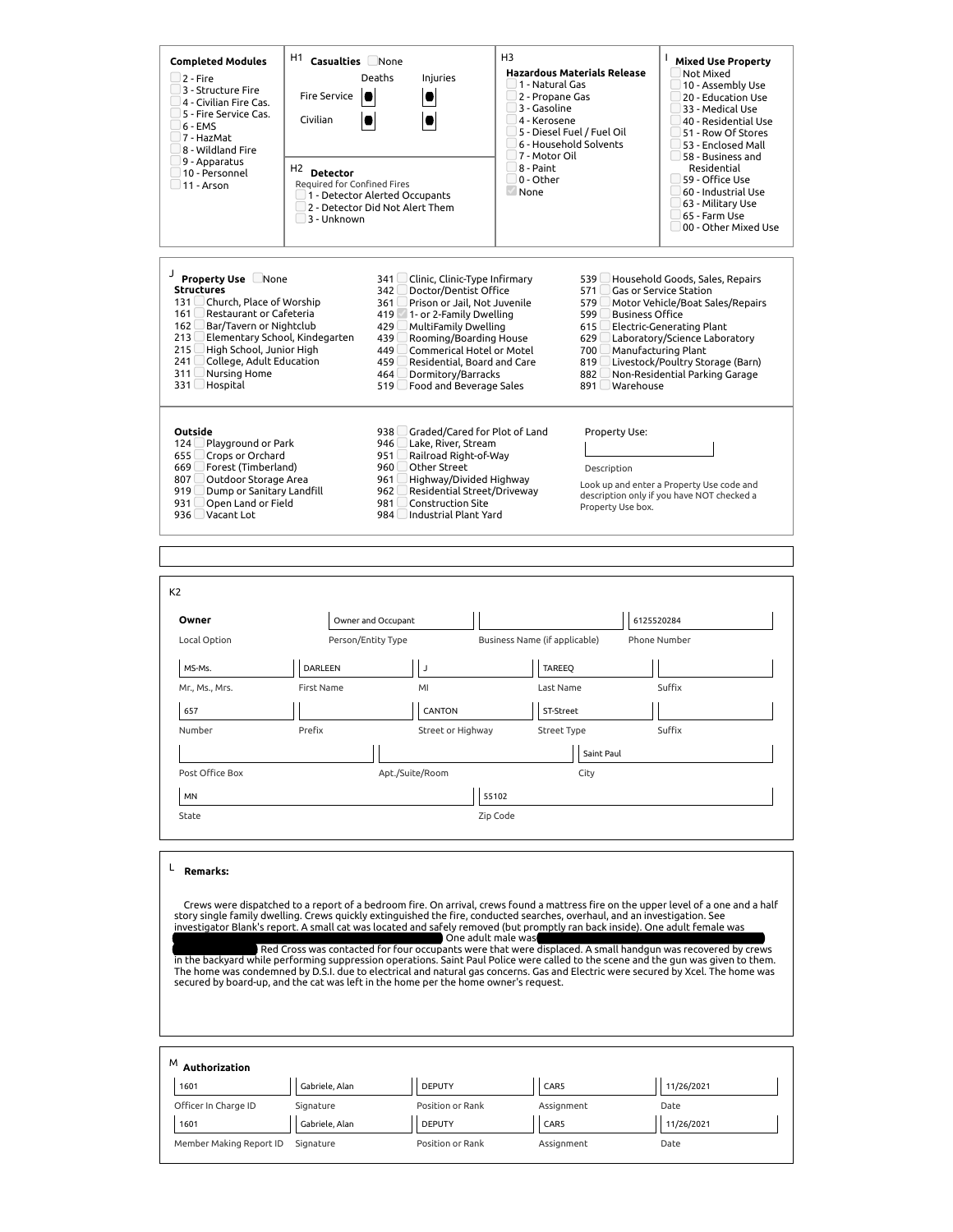## **NFIRS-2 Fire**

| А<br><b>FDID</b>                                                                                                                                                                                                                                                                                                                                                                | 62210<br>MN<br>11<br>State<br>Month                                                                                                                                                                                                                                                                   | 26<br>2021<br>Year<br>Day                                                                                                                                                                                                                                                                                                                                                                                        | Headquarters<br>(HQ)<br>Station                        | SPFD211126051787<br>Number                                                                                                                                                                                                                                                                                                                                                          | $\mathbf 0$<br>Exposure                                                                                                                                    |
|---------------------------------------------------------------------------------------------------------------------------------------------------------------------------------------------------------------------------------------------------------------------------------------------------------------------------------------------------------------------------------|-------------------------------------------------------------------------------------------------------------------------------------------------------------------------------------------------------------------------------------------------------------------------------------------------------|------------------------------------------------------------------------------------------------------------------------------------------------------------------------------------------------------------------------------------------------------------------------------------------------------------------------------------------------------------------------------------------------------------------|--------------------------------------------------------|-------------------------------------------------------------------------------------------------------------------------------------------------------------------------------------------------------------------------------------------------------------------------------------------------------------------------------------------------------------------------------------|------------------------------------------------------------------------------------------------------------------------------------------------------------|
| В<br><b>B1</b><br><b>B2</b><br>B3                                                                                                                                                                                                                                                                                                                                               | Property Details<br>Not Residential<br>$\overline{1}$<br>Estimated number of residential living units in the building of<br>origin whether or not all units became involved<br>$\Box$ Buildings Not Involved<br>Number of buildings involved<br>None Less than 1 acre<br>Acres burned (outside fires) |                                                                                                                                                                                                                                                                                                                                                                                                                  | C<br><b>On-Site Materials</b><br>Or Products           |                                                                                                                                                                                                                                                                                                                                                                                     | <b>On-Site Materials</b><br><b>Storage Use</b>                                                                                                             |
| D<br>Ignition<br>D1<br>D <sub>2</sub><br>D3<br>D4                                                                                                                                                                                                                                                                                                                               | 21-Bedroom - < 5 persons;<br>included are jail or prison<br>Area of Fire Origin<br>13-Electrical arcing<br><b>Heat Source</b><br>32-Bedding; blanket, sheet,<br>comforter<br>Item First Ignited<br>71-Fabric, fiber, cotton, blends,<br>rayon, wool<br>Type of Material First Ignited                 | E <sub>1</sub><br><b>Cause of Ignition</b><br>$\Box$ 1 - Intentional<br>2 - Unintentional<br>$\Box$ 3 - Failure of Equipment or Heat<br>Source<br>$\Box$ 4 - Act of Nature<br>5 - Cause Under Investigation<br>$\Box$ U - Cause Undetermined After<br>Investigation<br>E <sub>2</sub><br><b>Factors Contributing to Ignition</b><br>30-Electrical failure, malfunction, other<br>Factor Contributing to Ignition |                                                        | E3<br>Human Factors Contributing to<br>Ignition<br>Check all applicable boxes<br>None<br>J 1 - Asleep<br>$\Box$ 2 - Possibly impaired by alcohol or<br>drugs<br>3 - Unattended person<br>4 - Possibly Mentally Disabled<br>5 - Physically Disabled<br>6 - Multiple Persons Involved<br>⊿7 - Age Was A Factor<br>Estimated Age of<br>Person Involved<br>$\Box$ Female<br>$\Box$ Male |                                                                                                                                                            |
| F1<br>F <sub>2</sub><br><b>Equipment Involved In Ignition</b><br>$\Box$ None<br>10-Electrical, other<br>263-Extension cord<br>Equipment Involved<br>F3<br>Brand<br>Model<br>1 - Portable<br>Serial #<br>$\Box$ 2 - Stationary<br>Year<br>persons.                                                                                                                               |                                                                                                                                                                                                                                                                                                       | <b>Equipment Power Source</b><br><b>Equipment Power Source</b><br><b>Equipment Portability</b>                                                                                                                                                                                                                                                                                                                   | Portable equipment normally can be moved by one or two |                                                                                                                                                                                                                                                                                                                                                                                     | G<br><b>Fire Suppression Factors</b>                                                                                                                       |
| H <sub>2</sub><br>Η1<br><b>Mobile Property Involved</b><br><b>Mobile Property Type and Make</b><br>$\Box$ 1 - Not involved in ignition, but burned<br>2 - Involved in ignition, but did not burn<br>Mobile Property Type<br>3 - Involved in ignition and burned<br>None<br>Mobile Property Make<br>Mobile Property Model<br>Year<br><b>VIN</b><br>License Plate Number<br>State |                                                                                                                                                                                                                                                                                                       |                                                                                                                                                                                                                                                                                                                                                                                                                  |                                                        |                                                                                                                                                                                                                                                                                                                                                                                     | <b>Local Use</b><br>Pre-Fire Plan Available<br>Arson Report Attached<br>Police Report Attached<br>Coroner Report Attached<br>$\Box$ Other Reports Attached |